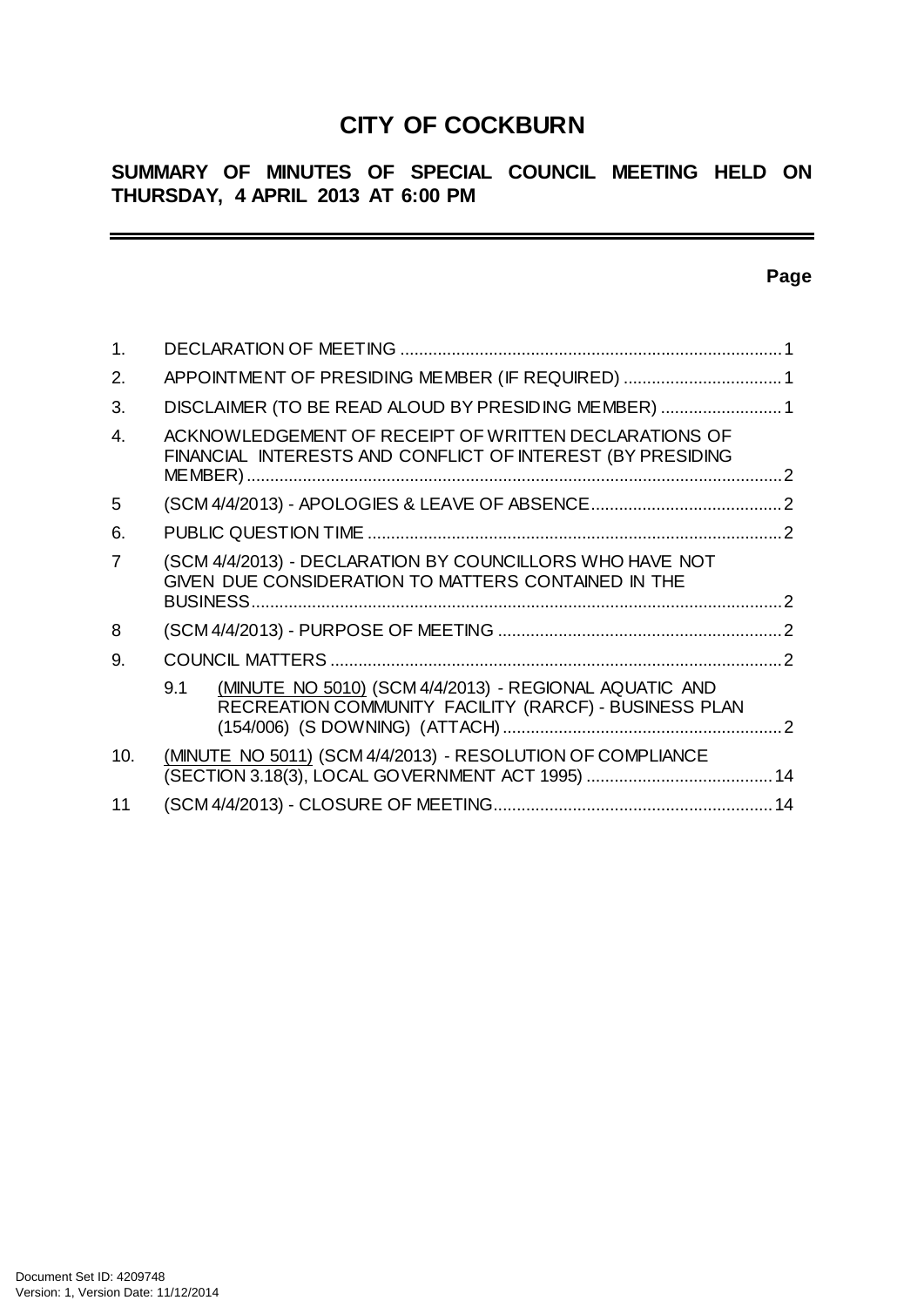# **CITY OF COCKBURN**

# **MINUTES OF SPECIAL COUNCIL MEETING HELD ON THURSDAY, 4 APRIL 2013 AT 6:00 PM**

## **PRESENT:**

# **ELECTED MEMBERS**

| Mr L Howlett       | Mayor (Presiding Member) |  |  |
|--------------------|--------------------------|--|--|
| Mr K Allen         | Deputy Mayor             |  |  |
| Mr Y Mubarakai     | Councillor               |  |  |
| Mr S Portelli      | Councillor               |  |  |
| Ms L Smith         | Councillor               |  |  |
| Mrs C Reeve-Fowkes | Councillor               |  |  |
| Mr T Romano        | Councillor               |  |  |
| Mr S Pratt         | Councillor               |  |  |
| Mr B Houwen        | Councillor               |  |  |
|                    |                          |  |  |

# **IN ATTENDANCE**

| Mr S. Cain |                       | $\qquad \qquad \blacksquare$ | <b>Chief Executive Officer</b>              |
|------------|-----------------------|------------------------------|---------------------------------------------|
|            | Mr R. Avard           | $\overline{\phantom{a}}$     | Acting Director, Administration & Community |
|            |                       |                              | <b>Services</b>                             |
|            | Mr S. Downing         | $\overline{\phantom{a}}$     | Director, Finance & Corporate Services      |
|            | Mr M. Littleton       | $\overline{\phantom{a}}$     | Director, Engineering & Works               |
|            | Mr D. Arndt           | $\overline{\phantom{a}}$     | Director, Planning & Development            |
|            | Ms S. Seymour-Eyles - |                              | <b>Manager Corporate Communications</b>     |

## **1. DECLARATION OF MEETING**

Presiding Member declared the meeting open at 6.02pm.

## **2. APPOINTMENT OF PRESIDING MEMBER (If required)**

Not applicable.

# **3. DISCLAIMER (To be read aloud by Presiding Member)**

Members of the public, who attend Council Meetings, should not act immediately on anything they hear at the Meetings, without first seeking clarification of Council's position. Persons are advised to wait for written advice from the Council prior to taking action on any matter that they may have before Council.

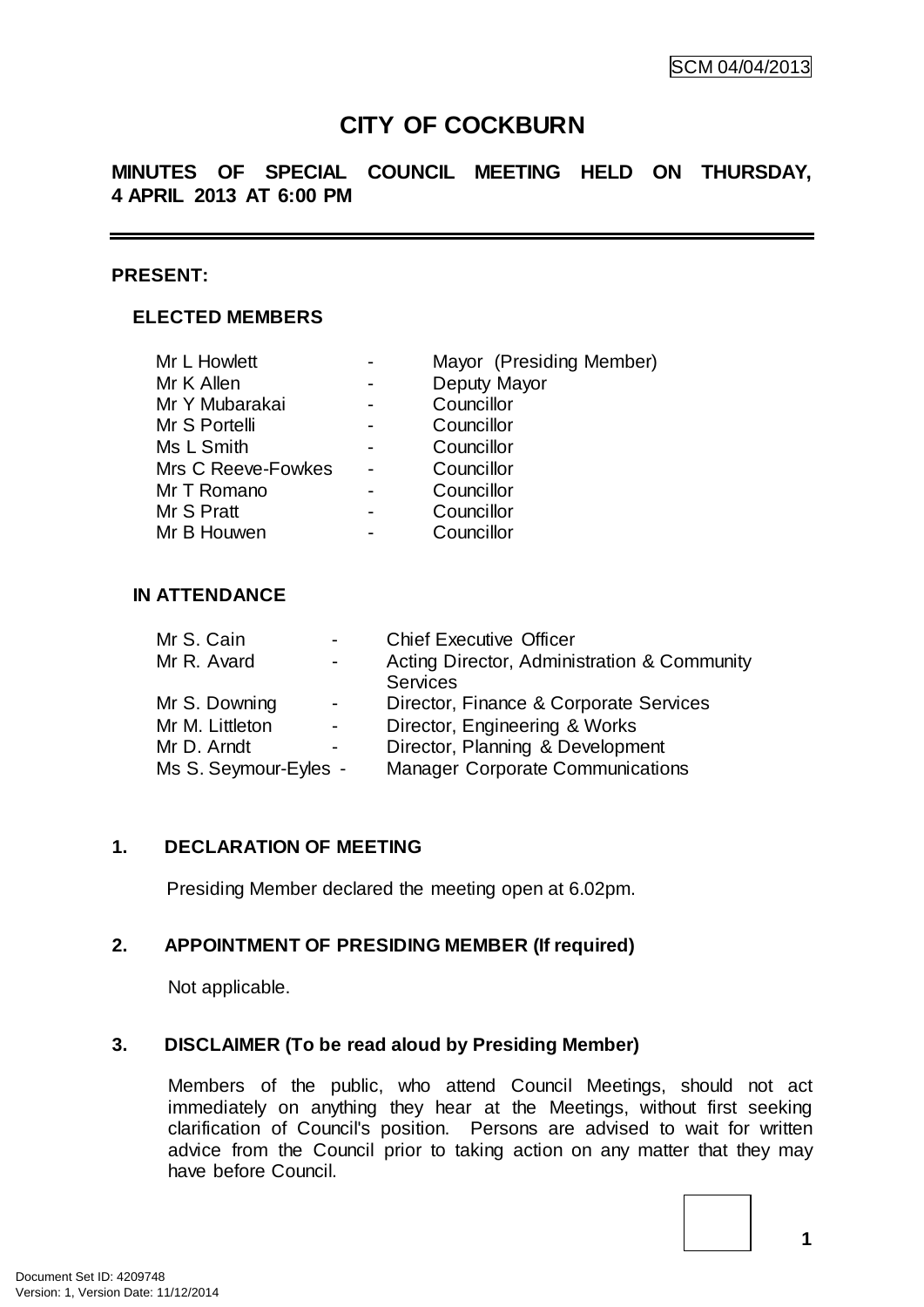# **4. ACKNOWLEDGEMENT OF RECEIPT OF WRITTEN DECLARATIONS OF FINANCIAL INTERESTS AND CONFLICT OF INTEREST (by Presiding Member)**

Nil

# **5 (SCM 4/4/2013) - APOLOGIES & LEAVE OF ABSENCE**

> Cir Val Oliver - Apology

# **6. PUBLIC QUESTION TIME**

Nil

# **7 (SCM 4/4/2013) - DECLARATION BY COUNCILLORS WHO HAVE NOT GIVEN DUE CONSIDERATION TO MATTERS CONTAINED IN THE BUSINESS**

DEPUTY MAYOR KEVIN ALLEN AND CLR LEE-ANNE SMITH DECLARED THEY HAD NOT HAD SUFFICIENT TIME TO GIVE DUE CONSIDERATION TO THE ITEM AND LEFT THE MEETING AT 6.06PM.

# **8 (SCM 4/4/2013) - PURPOSE OF MEETING**

The purpose of the meeting is to consider the Business Plan and Independent Review of the Business Plan for the Regional Aquatic and Recreation Community Facility at Cockburn Central West, to enable the Business Plan to be advertised for public comment.

# **9. COUNCIL MATTERS**

# **9.1 (MINUTE NO 5010) (SCM 4/4/2013) - REGIONAL AQUATIC AND RECREATION COMMUNITY FACILITY (RARCF) - BUSINESS PLAN (154/006) (S DOWNING) (ATTACH)**

# **RECOMMENDATION**

That Council

- (1) advertise the Business Plan for the Regional Aquatic and Recreation Community Facility in partnership with the Fremantle Football Club Limited and Curtin University in accordance with section 3.59 (4) of the Local Government Act 1995; and
- (2) call for public submissions from interested parties on the Business Plan; and prepare a report on public submissions on the Business Plan to be presented to the July 2013 Ordinary Council Meeting.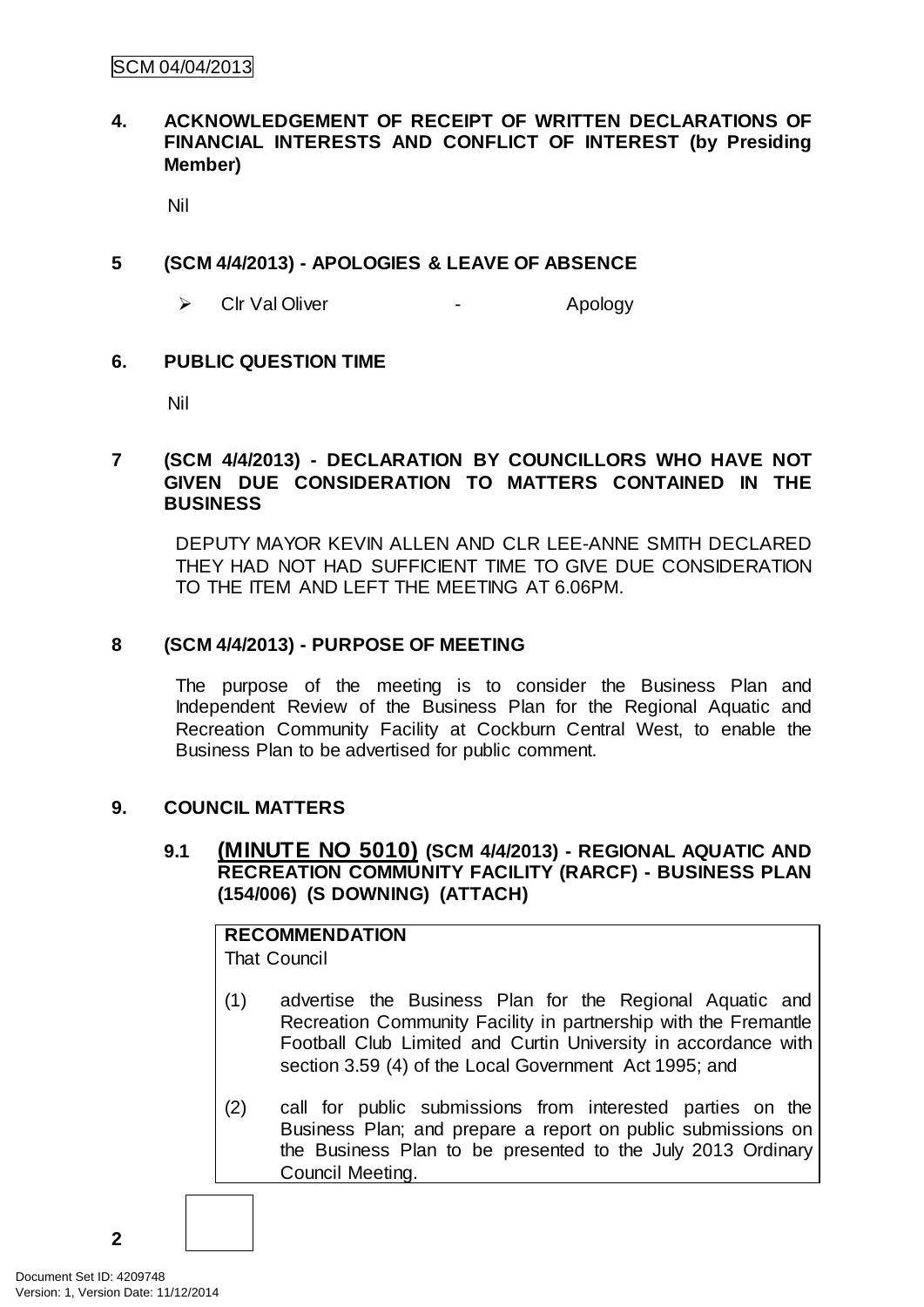# **COUNCIL DECISION** MOVED Clr T Romano SECONDED Clr S Pratt that the recommendation be adopted.

**CARRIED 7/0**

# **Background**

At the February 2013 Ordinary Council Meeting the advertising of the Business Plan for the Regional Aquatic and Recreation Centre at Cockburn Central West was deferred as per the following Council resolution:

*That Council defer the item and as part of the ongoing due diligence process Council seek an opinion from an external prominent accounting firm on the business assumptions contained within the Business Plan and other factors not contained in the current Business Plan that are deemed relevant, and the long term viability of the facility and future imposts on the city of Cockburn ratepayers; and*

- *1. The result of the independent review of the Business Plan be presented to a meeting of the Cockburn Central West Reference Group as soon as the report is available.*
- *2. The terms of reference of the review be presented to the Cockburn Central West Reference Group before the appointment of the external firm is made.*

The Cockburn Central West Reference Group met on the 21 February 2013 to consider and accept the following Terms of Reference:

1. Land - The project seeks to locate the facility in a development known as 'Cockburn Central West'. This land is owned by the WAPC and will be transferred to Landcorp for development. The City has sought a management order over 2.5 Ha of this site. This part of the review is to analyse and test the assumptions regarding the land development proposal.

*Source data provided*: MOU with Landcorp, land transaction arrangement with the WAPC (being presented to their March meeting); draft Structure Plan proposals

2. Review the assumptions behind the proposed capital costs as to their reasonableness, based on current concept and design for the RARCF.

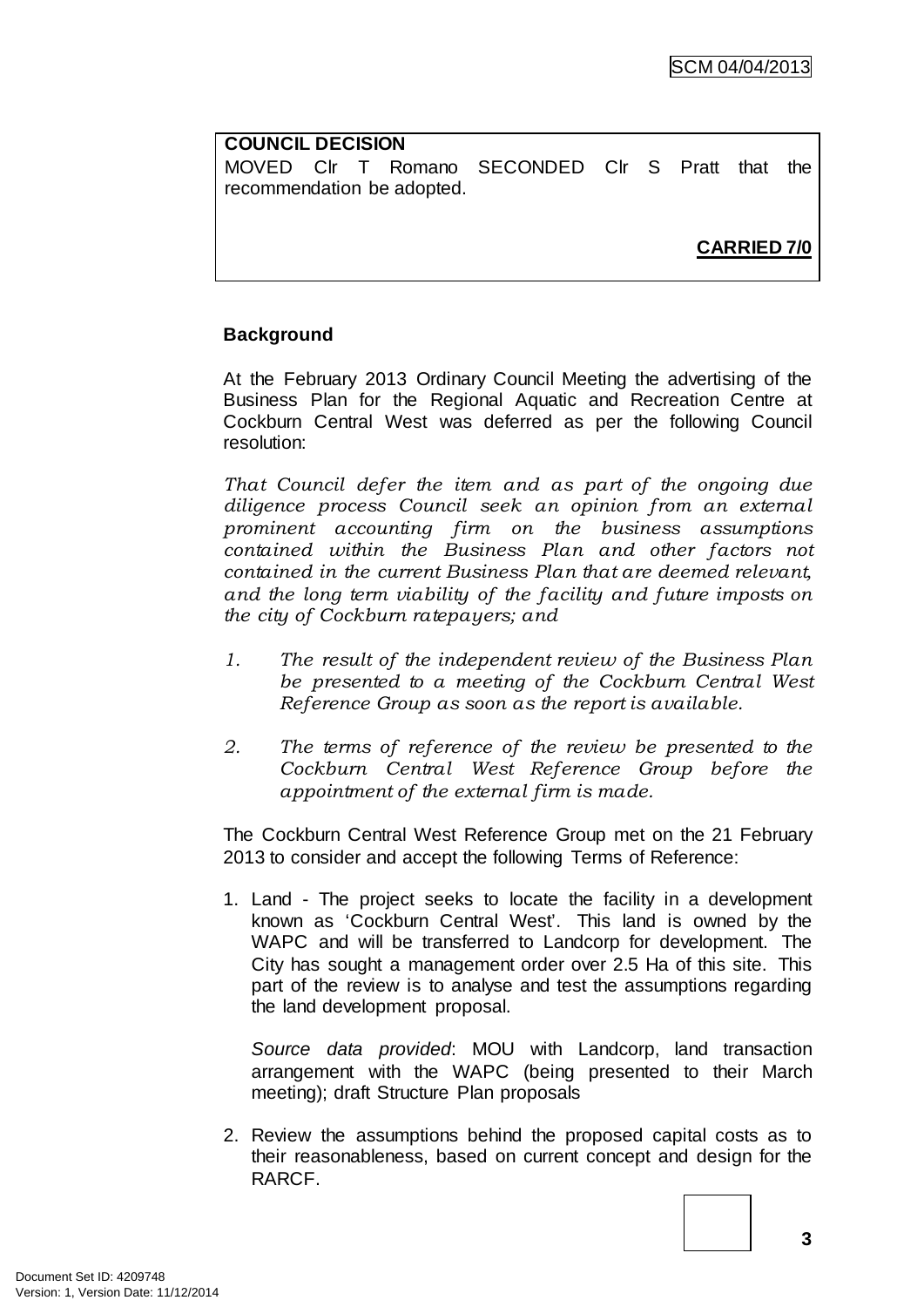*Source data provided:* Proposed development concept prepared by Cox Howlett Architects; QS estimate prepared by WT Partnership; City of Cockburn DCA 13 Schedule of projects; and City of Cockburn draft Long Term Financial Plan capital forecast

3. Review the assumptions behind the proposed income projections as to their reasonableness.

*Source data provided:* patronage forecasts prepared by Coffey Sports and Leisure; patronage review undertaken by City of Cockburn Recreation Dept; fee structure review proposal prepared by City of Cockburn;

4. Review the assumptions behind the proposed operating expenditure as to their reasonableness.

*Source data* provided*:* staffing proposal prepared by City of Cockburn Recreation Dept; ESD framework prepared by external consultant

5. Review the building cost contingencies and escalations allowed for in the capital costs

*Source data provided*: QS estimate

- 6. Review the recommended proposal for facility depreciation and the impact this has on the level of operating subsidy.
- 7. Review of any risk issues associated with construction and operating the RARCF that have not been included in the Business Plan

*Source data provided*: Local Government Financial Regulations concerning asset accounting and City of Cockburn financial modelling.

8. Review of the Risk Management outcomes, analysing risks and treatments identified for the project.

*Source data provided*: City of Cockburn Risk Management framework.

9. Review of Marketing Plan.

*Source data provided*: City of Cockburn draft plan.

10.Review of any risk issues associated with construction and operating the RARCF that have not been included in the Business Plan.

Document Set ID: 4209748<br>Version: 1, Version Date: 11/12/2014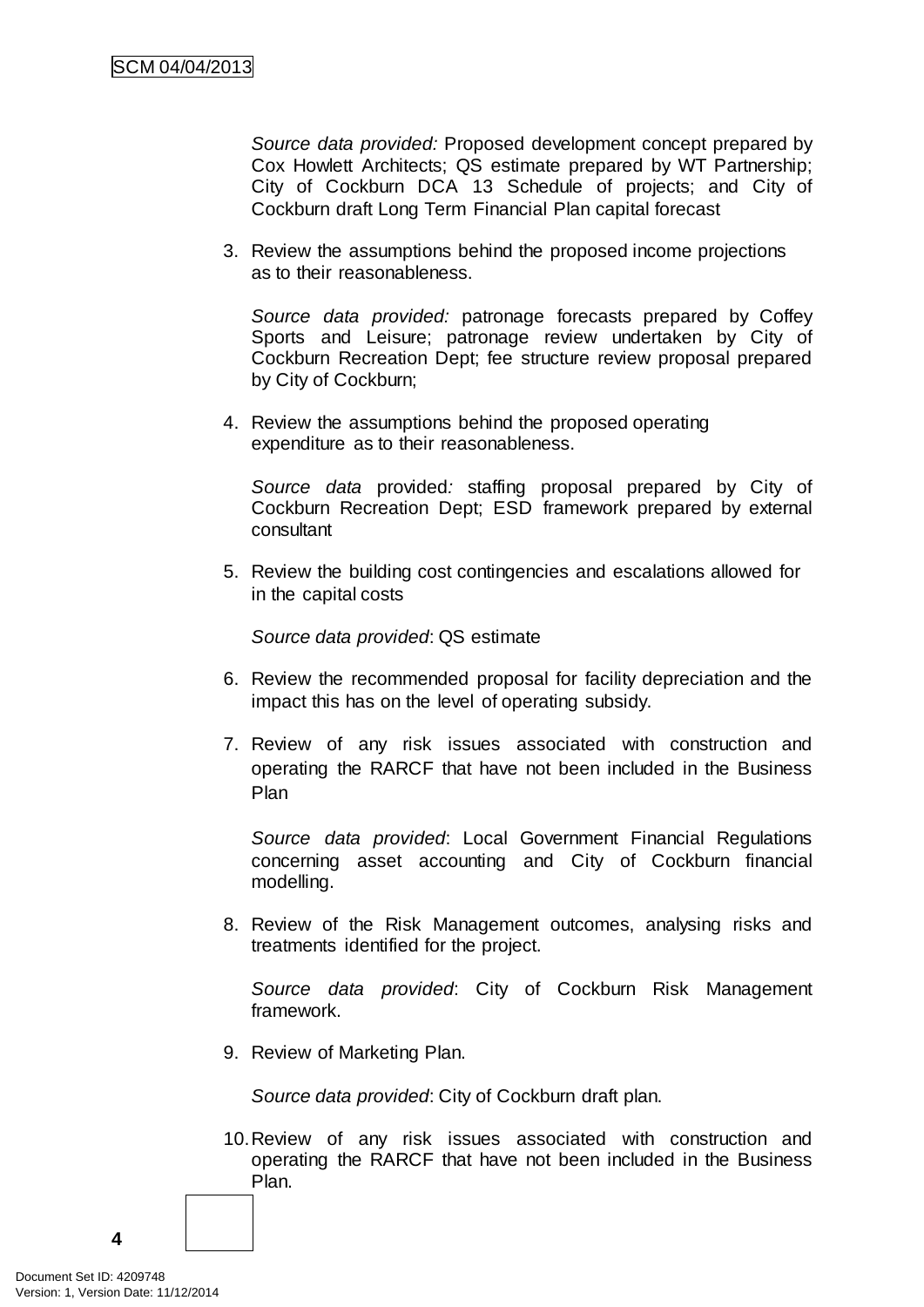The Reference Group also supported the appointment of Davis Langdon Aecom as the lead consultant to review the non-financial aspects of the Business Plan whilst KPMG was appointed through Davis Langdon Aecom to review the financial aspects of the Business Plan.

As further background information, the Council has held two prior Special Council Meetings to consider aspects of the proposed facility at Cockburn Central West. The dates of the meetings were 20 September 2012 and 5 December 2012. Below is a summary of the reports submitted to the meetings presenting further background information on the proposed facility.

The provision of community infrastructure for recreational, education and sporting purposes is one of the primary responsibilities of Local Government. This outcome is one of the key themes in the City's Strategic Plan 2012 – 2022:

*Infrastructure - Provide community and civic infrastructure. That creates and maintains sporting, educational, social facilities, waste and other civic requirements for our community.*

The need for community infrastructure is based on the analysis of demographic data, such as age profiles and catchment population, transport network modelling and a comprehensive needs analysis process. At a strategic level, the City's infrastructure plan is articulated through the Plan for the District.

Following upgrade works to the existing aquatic centre; the South Lake Leisure Centre in 2005, the 2006 version of the Plan for the District 2006 - 2016 identified the requirement for more substantive restoration of this facility. A review of the land tenure arrangements and other aspects of this location subsequently suggested that a replacement facility would be a better investment for the City. The 2008 version of the Plan for the District 2008 - 2018 identified that a new centre should be built, preferably in Cockburn Central, as this was the most central and accessible location in the District.

The former version of this plan - Plan for the District 2010 – 2020 and now the Community Strategic Plan 2012 – 2022 endorsed this view and commenced the process for scoping of the facility, while previous estimates of need and expenditure had been based on simply replicating the facilities at South Lake.

Second, the Fremantle Football Club (FFC) had also commenced a review of its facility's needs and was examining alternative sites for its Elite Athlete Training and Administration Centre. This work was being done in conjunction with the University of Notre Dame, with the

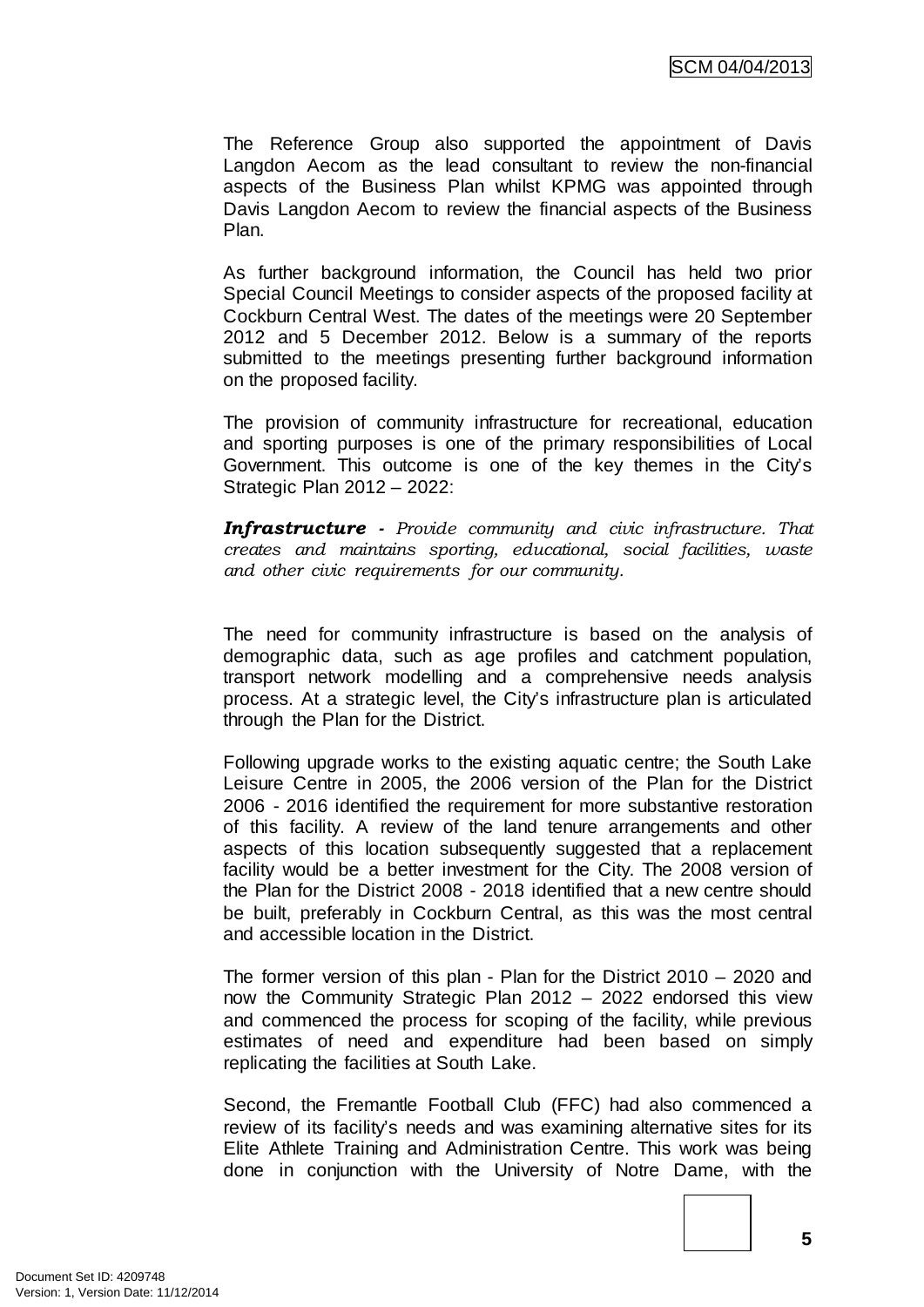potential to look at a joint development. These aspects were of appeal to the City for the following reasons:

- An integrated facility could have the potential for providing a greater range of facilities in the complex for residents;
- Development of tertiary education facilities in the City was another of the *Strategic Plan 2006 – 2016* goals; and
- There would be a stronger case for external funding from the State and Federal Government under the integrated model.

The City has therefore pursued two approaches to this project:

- 1. Development of a Regional Aquatic and Recreation Facility on a stand-alone basis; and
- 2. Development of an Integrated Regional Aquatic and Recreation Facility with the FFC and a Tertiary Education Institute.

Council's adopted Plan for the District 2006 - 2016 identified the requirement for a new aquatic and recreation facility to replace South Lake Leisure Centre. The location of the new facility has been planned to be within the Cockburn Central West (CCW) precinct as this would assist in the creation of a major development hub centrally located within the City.

The Fremantle Football Club (FFC), as part of a due diligence process to investigate alternative options to a Fremantle Oval redevelopment, identified the Cockburn Central site as an option. The Club entered discussions with the City to investigate the opportunity to integrate the Club's future facilities into the City's aquatic and recreation facility at CCW. A Memorandum of Understanding (MoU) was signed by the City with the FFC and the University of Notre Dame to explore the option of developing an integrated recreation, elite sport and education precinct on the site. The University of Notre Dame has since withdrawn its interest in proceeding with a joint development on the site.

The City has outlined a design concept for the aquatic and recreation component of the facility based on extensive community and stakeholder consultation with this concept being endorsed by the Council as the 'base build' design at the Special Council Meeting held on 20 September, 2012.

Further to the adoption of the 'base build' as part of the City's requirements, Council also resolved to;

*Continue discussions and planning for the project under the Integrated Concept; combining the new Regional Aquatic and Recreation Community Facility, the Fremantle Football Club`s Elite Athlete and Administration Centre and a component for a Tertiary Education Institute on the basis that each party will be*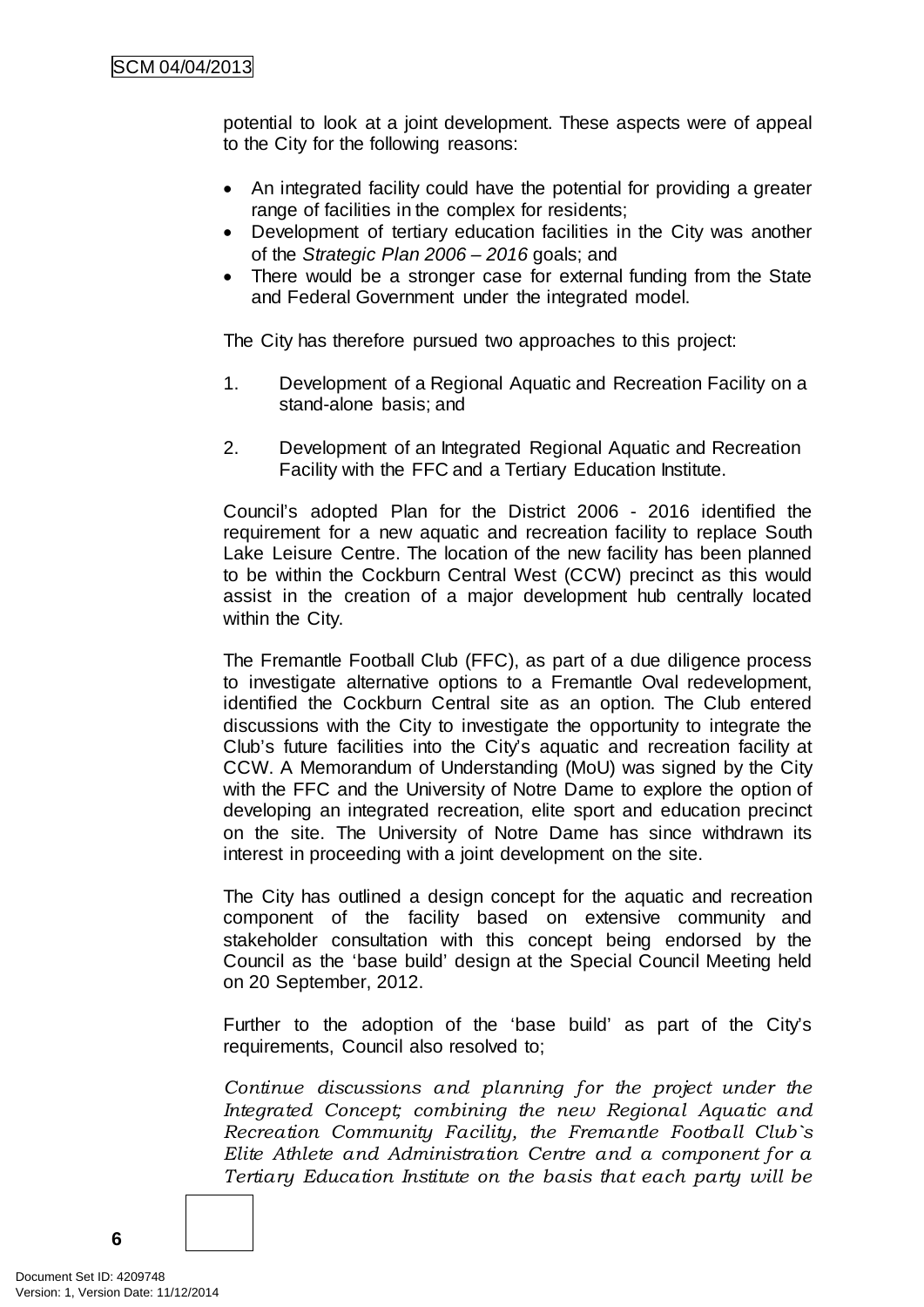*responsible for its capital and operating costs for inclusion in a Heads of Agreement for consideration by Council.*

In accordance with this resolution, the City and the FFC have worked together to develop concept plans and a cost estimate for an integrated facility proposed at the Cockburn Central West site. Cox Howlett and Bailey Woodland were contracted by both parties to prepare a master plan report and concept designs for an integrated facility.

The concept includes the City's 'base build' requirements for an aquatic and recreation facility as option 1 and the inclusion of the FFC's training and administration facilities, space for a tertiary education institute and a potential function centre as option 2. The concept designs and report acknowledges the CCW site and the proposed development for the precinct in reference to the draft structure plan and background studies that have been completed to date. The report outlines the key relationships between the major components of the proposed site development and how they will drive community engagement.

Development of an integrated facility of this nature would allow the City to submit a much stronger case for Federal and State Government funding that otherwise may not be substantiated if presented as a stand-alone facility. The innovation and combination of community, elite sports and education coming together puts any submission for funding in a strong position, when compared to other stand-alone facilities seeking funding from the same pool. Feedback from users of the centre and community sporting associations was indicating that this would not be an inadequate outcome.

Whilst the planning of the new aquatic and recreation facility was due to commence in 2013/14 FY, two major factors have influenced the advancement of this process. First, Landcorp on behalf of the West Australian Panning Commission (WAPC), the land owner, has commenced the structure planning for the area colloquially known as 'Cockburn Central West' (CCW). This is the precinct that the new recreation and aquatic centre was proposed to be located. If the City was going to secure an adequate area for its facilities there was a requirement for the scope of the facilities to be documented and justified.

A copy of the full reports submitted to the Special Council Meetings is attached for additional background information.

## **Submission**

N/A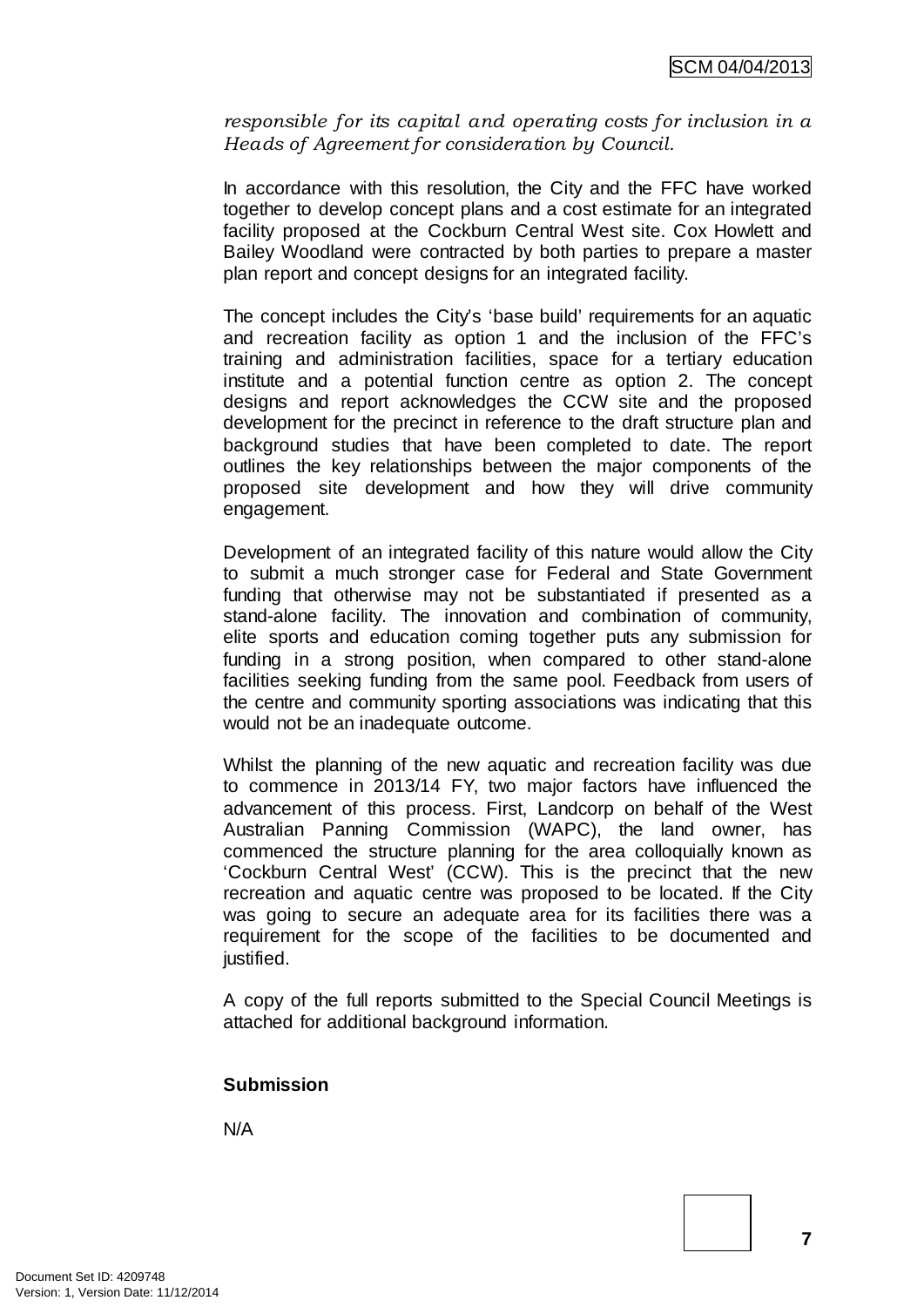# **Report**

The proposed development of the Facility at Cockburn Central West is a partnership between the City of Cockburn, Fremantle Football Club and Curtain University. The project once completed would deliver state-of-the-art aquatic, recreation, education and elite training facilities to the region, servicing a catchment population area of over 200,000 people. The broad scope of the project will deliver three pools, six court stadium, hydrotherapy pool and recovery area, gym and group fitness, retail and café, ovals, crèche, allied health and receptions plus FFC elite training and administration facilities and education facilities for Curtin University.

The overall capital cost of the facility has been estimated at \$107M excluding any capital requirements from Curtin University. A principle of the integrated development is that each party will be responsible to fund its own facilities and not subsidise the other party. Notwithstanding this, an integrated approach means the project has much stronger funding opportunities through State and Federal grants. The partners will be seeking to source 30% of funding from State and Federal grants with applications already being presented and reviewed by government.

The Business Plan for the proposed integrated facility examines and tests a number of income and expenditure scenarios and provides realistic assumptions on the performance of the facility from a whole of a life cycle perspective. The business plan will outline the proposed project management model and facility management structure required to deliver the project along with a risk assessment. One of the key aims financially is to ensure the subsidy for the proposed facility is similar to that already applied to the South Lake Leisure Centre and therefore a number of strategies have been explored to achieve this.

Section 3.59 of the Local Government Act (a copy of the section is included in Appendix 1) refers to the preparation of Business Plan for a Major Trading Undertaking or Major Land Transaction. As the trading undertaking associated with the construction of the Cockburn Central West facility will exceed the prescribed limits imposed by Regulation 7 and 9 of the Local Government (Functions and General) Regulations 1996, (a copy of the regulations is included in Appendix 1) it is required of Council to prepare a Business Plan.

## *Business Plan Objectives*

- 1. Provide the Community and Stakeholders with an overview of the proposed project being undertaken by the City of Cockburn
- 2. Demonstrate Council's ability to deliver the project and maintain a financially sustainable on the capital and recurrent fiscal account
- 3. Demonstrate Council's compliance with Section 3.59(3) of the Local Government Act 1995.

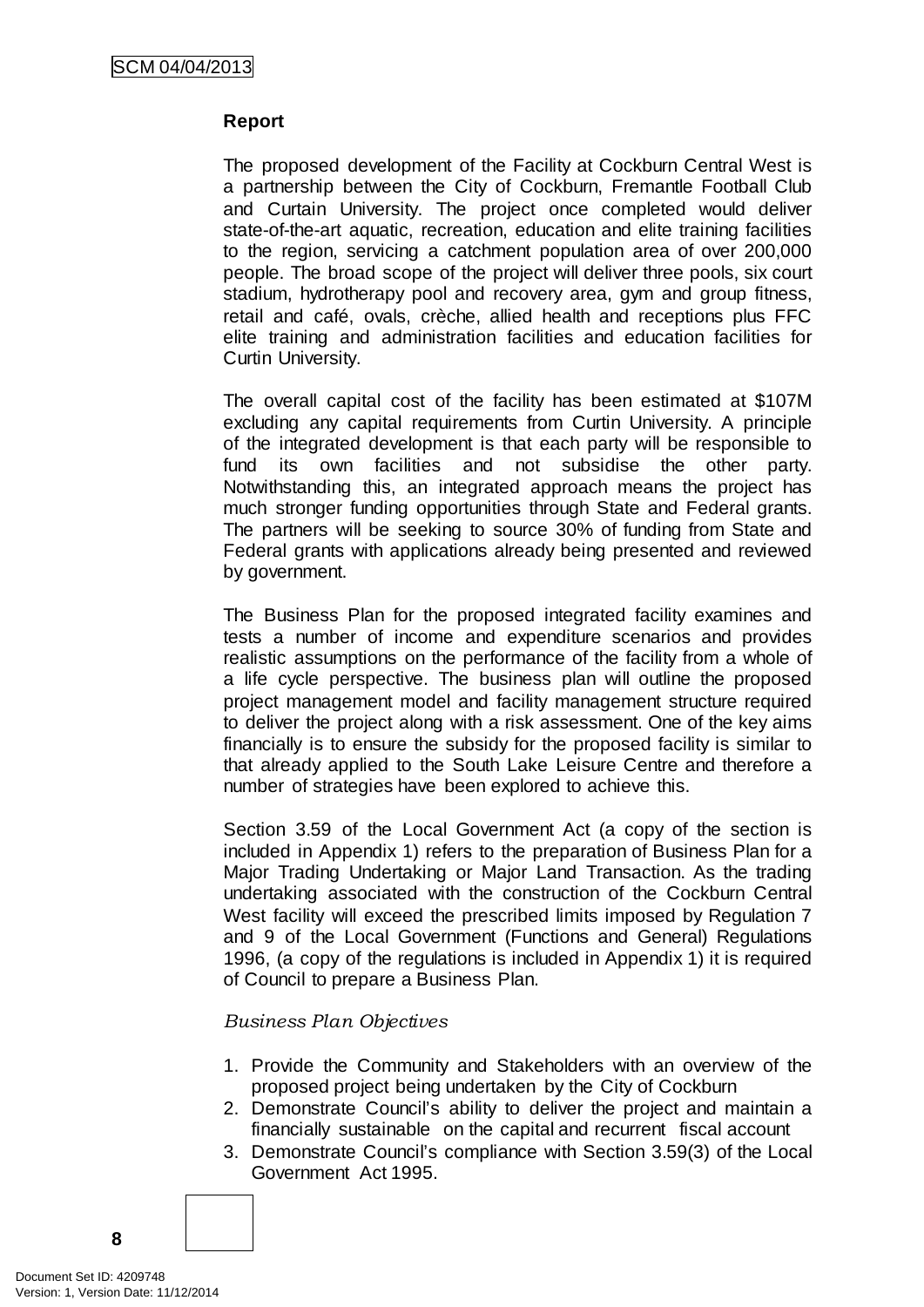4. Provide the opportunity for public comment on the proposed project and Business Plan

Once the Council has considered the Business Plan, the Council is required to advertise the Business Plan, calling for submissions. If any submissions are received, the local government is to consider any submissions made and may or may not decide to proceed with the undertaking or transaction as proposed. For the proposal to proceed in accordance with the Business Plan an absolute majority vote of Council is required.

*Project Objectives for the Regional Aquatic and Recreation Community Facility (RARCF)*

- 1. To deliver a state of the art aquatic and recreation facility to meet the current and future needs of the City of Cockburn community and the broader region;
- 2. To work in partnership with the Fremantle Football Club and Curtin University to develop an integrated facility;
- 3. To work in partnership with the Fremantle Football Club to strengthen the opportunity in seeking State and Federal Government funding; and;
- 4. To provide a facility that is long term financially sustainable for the City to manage.

The attached Business Plan is split into nine sections as follows:

- 1. Background
- 2. Building the RARCF land and building issues around the construction of RARCF
- 3. Funding the RARCF How the City will fund the construction of the RARCF
- 4. Operating the RARCF How the City will operate the RARCF with assumptions
- 5. Impact on City of Cockburn and other Capital Projects
- 6. Risk Management Issues How the City will manage the identified risk issues
- 7. Residual Issues What to do with the current facility at South Lakes
- 8. Conclusions
- 9. Public Comments on the Business Plan.

## *Response to the Independent Review*

The above recommendation has resulted in the commissioning of the attached Davis Langdon Aecom and KPMG report. The report has resulted in the following differences in the financial modelling between the City and the reviewers. This is summarised by the following comments on the noted differences. The other areas of the business plan financial modelling were deemed immaterial/similar.

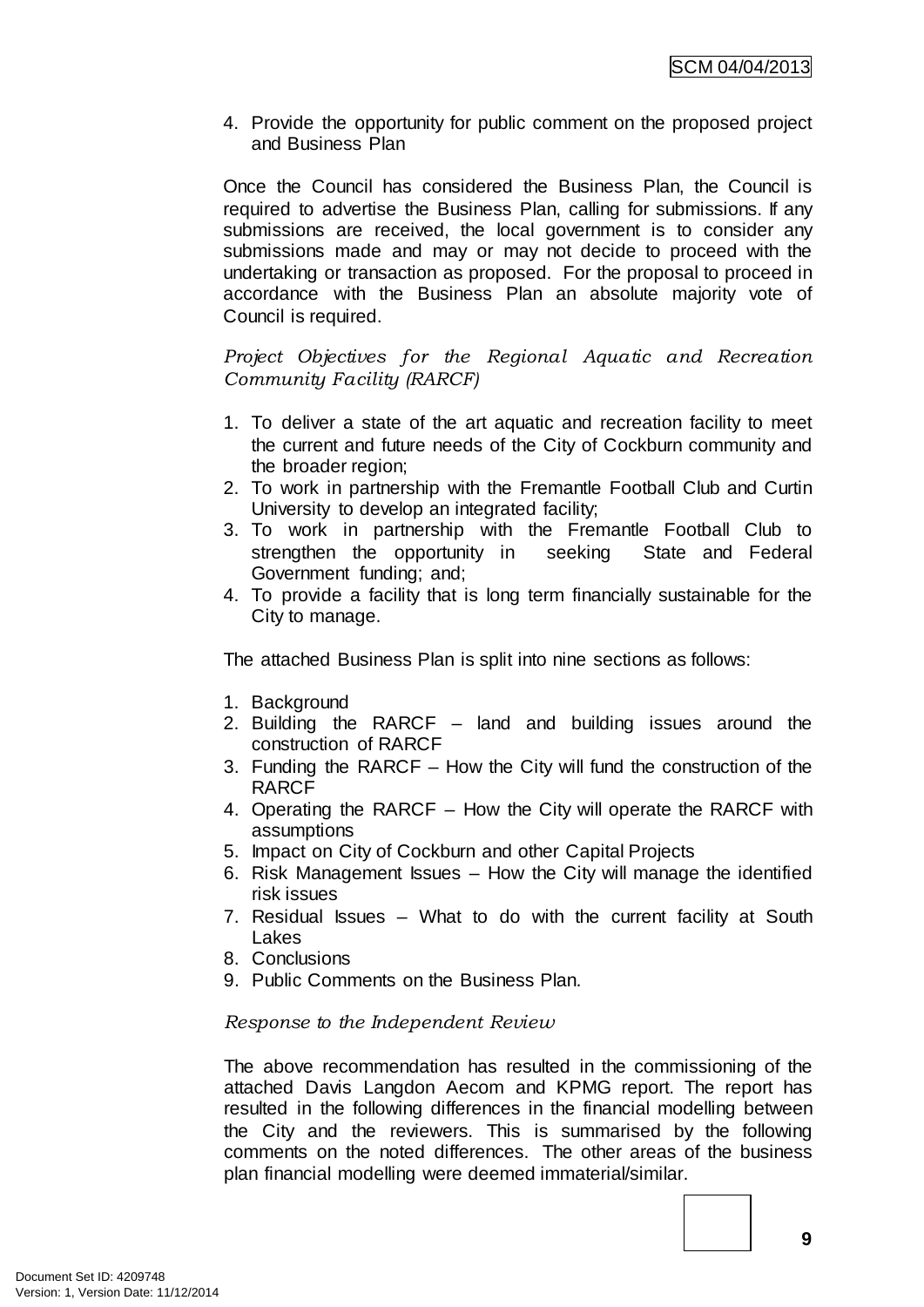## *Key financial issues*

The key areas where the City and the Independent Review are similar are in the following areas:

#### *Income*

Kiosk, Swim School, Other revenues and income from the Fremantle Football Club (although this is still subject to a contract of agreement being reached between the City and the FFC).

#### *Expenditure*

Staff related costs (non-salary), sports activities, kiosk costs, insurance, overheads and ABC costs (excluding depreciation), minor equipment depreciation, phone and printing and other costs. These costs account for 25% of the operating cost budget.

## *Capital cost of the overall facility*

Both the City and Independent Review concur on a similar amount for the capital cost of the facility at \$80m although there are some items that move up and down when compared with the cost provided by the firm of quantity surveyors of the current design.

The key areas where the City and the Independent Review are dissimilar are in the following areas:

#### *Sports arenas/Highcourt Facilities*

The business plan presented an uplift in income in the financial modelling of 150% over the current facility at South Lake Leisure Centre. The initial basis behind the assumption was the increase in the number of courts from two to six. In fact the SLLC facility is only available for part of the time due to a prior arrangement with the school next door which effectively limits access to weekends and nights.

In addition, four court facilities at other leisure centres surveyed by the City earn income in excess of \$0.8M from their four courts. The financial model for six courts has \$0.97m. This amount appears reasonable.

#### *Income - Pools*

The business plan presented an uplift in the financial modelling of 75% because of the increase in the number of pools to be constructed. This uplift has been reduced from 75% to 50%. The impact in year 1 is a reduction in income of \$0.17m.

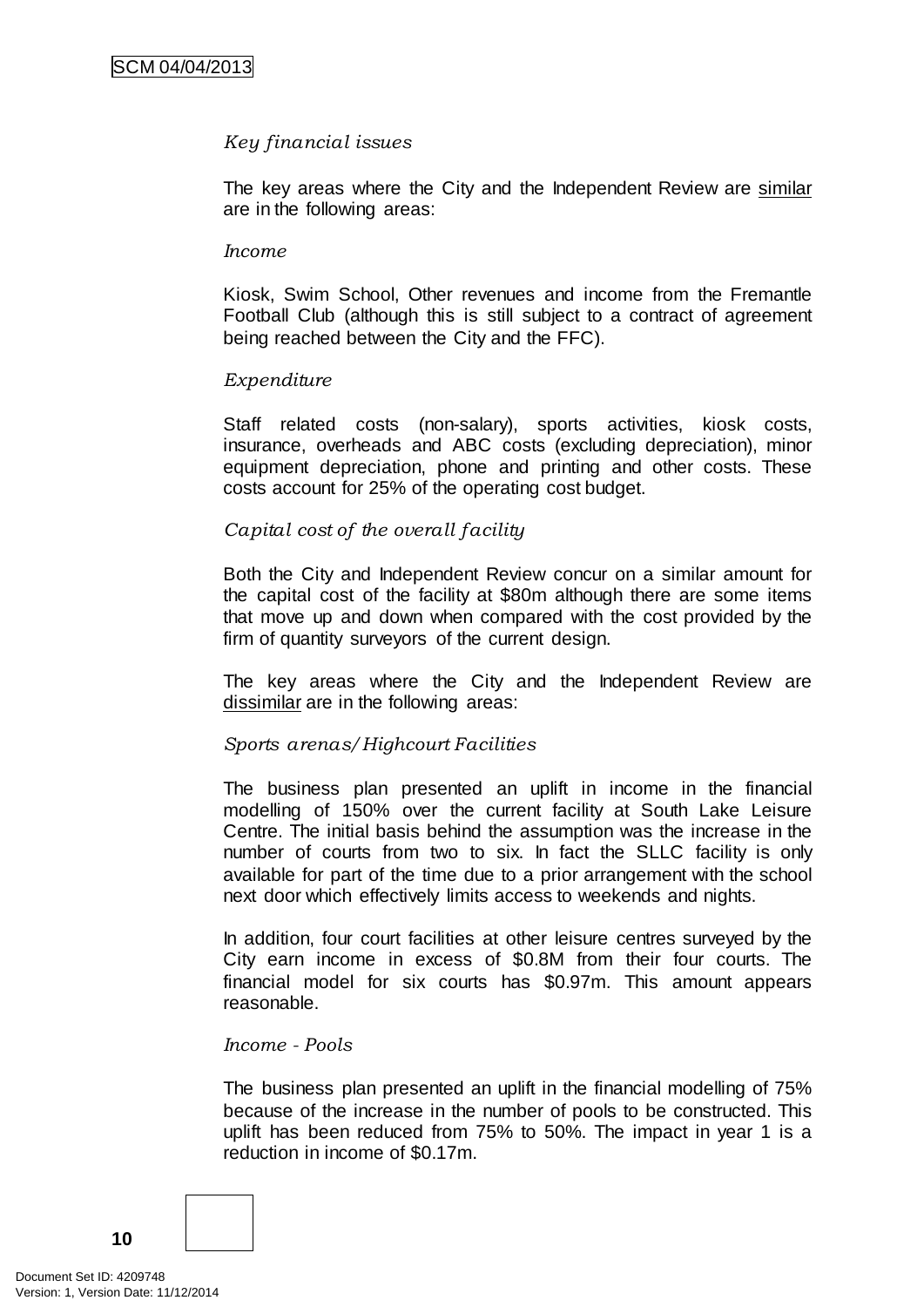## *Income - Gym and fitness centre*

The business plan presented an uplift in income in the financial modelling of 15% because of the increase in the size of the facility moving from 750 sq.m. to over 1,500 sq.m.. The increase in 15% appears to be to low as size of the facility appears to correlate directly with income. Although doubling the size of the gym and fitness centre will not attract a doubling of the revenue a more appropriate increase is 25% to 35%. This uplift has been increased from 15% to 25%. The impact in year 1 is an increase in income of \$0.10m.

#### *Income - Patrons and attendance*

The footfall provided by the Coffey Report indicated around 638,000 to 700,000 patrons annually. The Independent Review has commented that these numbers are well within reach due to location and offcer of RARCF@CCW. Given that each patron would be budgeted to spend \$7.00 to \$7.50 per visit the additional footfall patronage could potentially add \$0.7m to \$1.1m annually to the revenue model.

Aquatic centres have the "reputation" for losing money, yet in a review of the modern facilities in the Perth metropolitan area a number of the larger facilities at Stirling, Joondalup, Melville make return a cash surplus (that is before the impact of depreciation). This facility at CCW will be in the same league as the ones noted above.

## *Expenditure - Payroll and staff numbers*

The business plan presented has a work force of 45 full time equivalent staff to operate the facility. The business plan was based on a similar facility recently opened in Victoria with similar array of facilities on offer to the public. The Review believes this number of FTE's is short by approximately 7 FTE staff. The Review was advised that a number of the staff originally recommended were seen as excessive and were trimmed. These include:

- Functions and Bookings Officer CCW will have no functions centre
- Customer Service Leader CCW will have a co-ordinator to handle this role
- Member Relations Officer There is a co-ordinator and Membership sales officer to handle this role
- Assistant Fitness Coordinator CCW will have Health and Fitness co-ordinator and Group Fitness Supervisor to handle this role
- The staff for the retail/café facility are being reviewed due to the nature of the new facility

At no stage does the health and safety aspect of the facility come into question nor does the actual service being offered. As the facility in Victoria discovered that as patron numbers exceeded targets and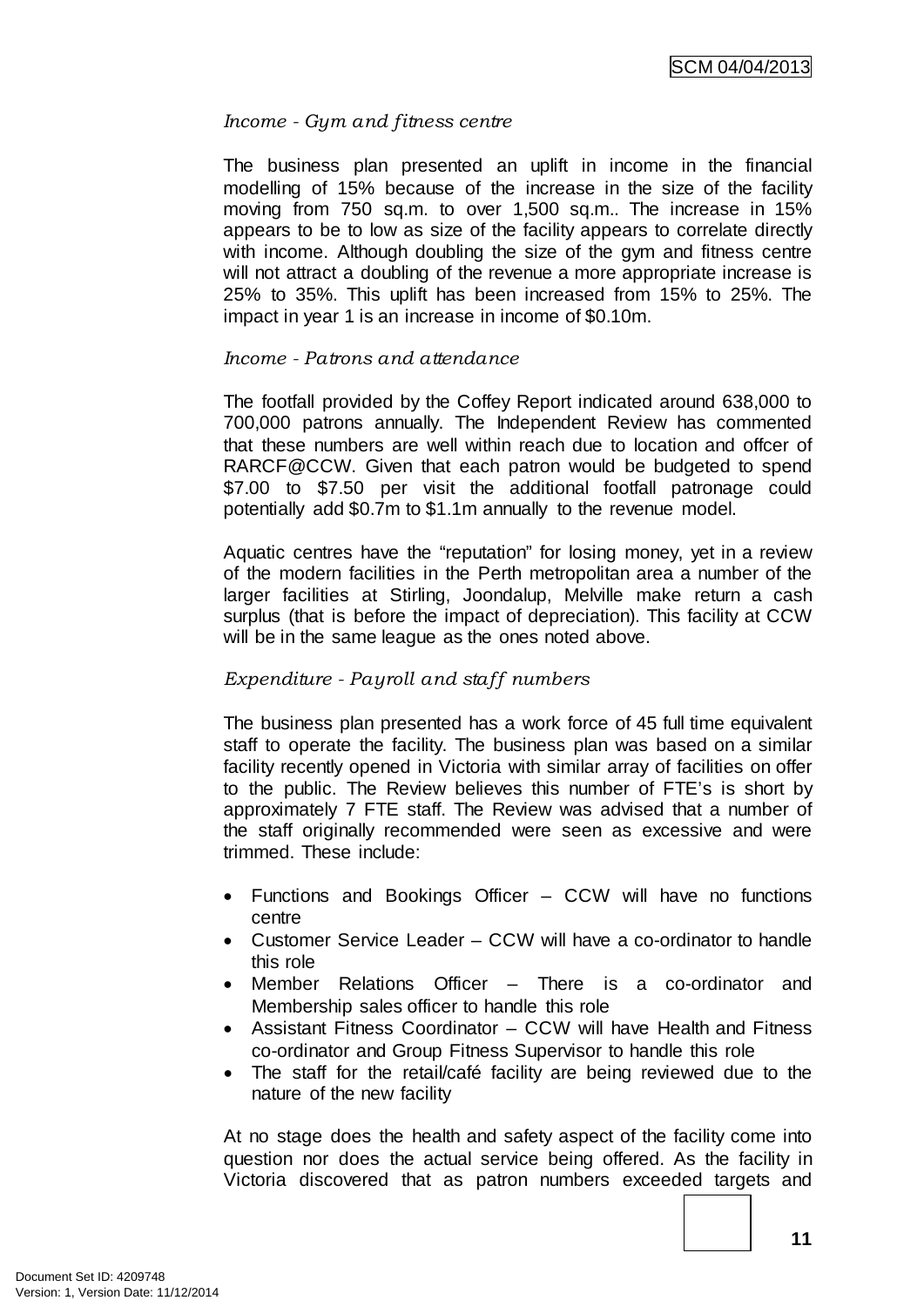additional revenue was booked, staff numbers were increased to meet the demand. This would occur at CCW.

The additional staff noted above if employed would cost \$0.4M in 2015/16 dollars.

#### *Expenditure - Power costs*

The power cost is very much dependent on a number of factors, including design, quantum of the facilities (number of pools for example) and the impact of ESD (environmental sustainability design initiatives). The business plan allows for \$0.25M for power based on a consumption pattern of between 1.7M KwHrs and 2.5M KwHrs. Based on relevant rates this would be around \$0.25m to \$0.35m pa. This is based on a number of similar facilities but all older and with no specific design for energy sustainability. The impact of ESD investment would seek to save between 13% to 20% in power consumption.

#### *Depreciation*

Both the City and the Independent Review concur on a similar quantum for depreciation.

#### *Interest costs*

As part of the funding of RARCF@CCW, the City is to allocate \$25M of the overall \$76M to be collected from developer contributions over the next nineteen years. As this pool of funds is to be expended within the next three years, there will be a need to pre-fund the \$25M by way of a long term borrowing program from the WATC. Collection of DCP funds will repay the loan but the municipal fund will be required to fund the interest component. Based on current interest rates, interest will be \$8.5M over a fifteen year loan.

The interest cost has not specifically been included in the cost of running the RARCF@CCW but rather included in the overall cost structure of Council as part of the Long Term Financial Plan. The reason why interest is not included is due to the overall aim of the DCP plan, in that 50% of the cost of the scheduled DCP infrastructure has to be pre-funded. The reason being is that the infrastructure is to be constructed over a ten year period whereas the DCP Plan funds are collected over twenty years. It would be patently unfair that one community project that has a revenue stream be allocated an interest cost expense whereas 90% of the prescribed projects have no revenue stream are allocated no interest cost for prefunding. In reality the two largest prescribed projects (Success Library and Community Facilities and Coogee Beach Surf Club and Community Facility) to date received pre-funding totalling \$9.38M but no interest cost has been allocated against the cost as both have no overt revenue streams to Council.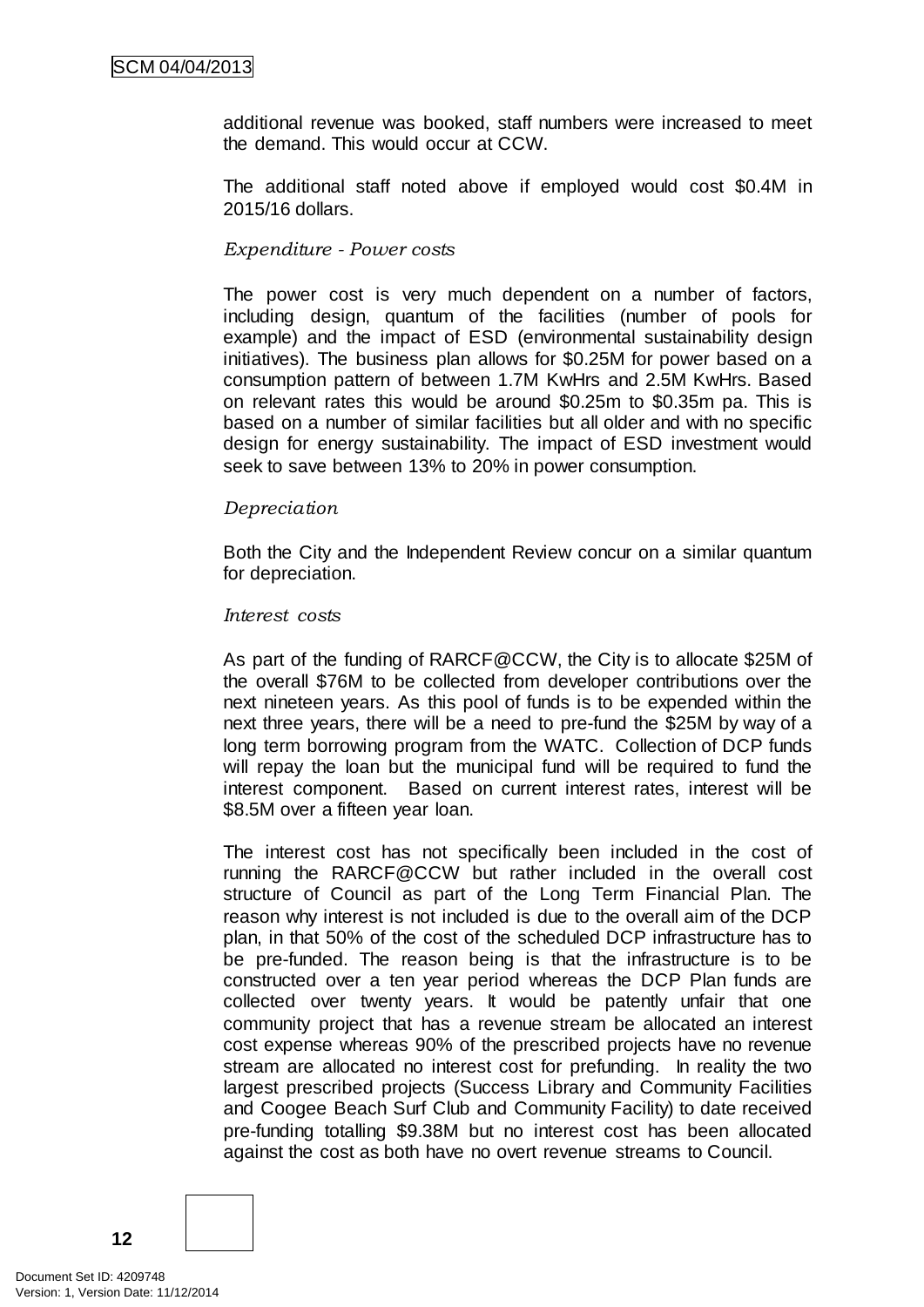# *Conclusion*

The Business Plan presented to Council and the Independent Review concurs on a range of income and expenditure items including the overall capital cost of the "as proposed" RARCF@CCW. There are also a number of areas where there is a difference being, income for the Sports Stadium/Highcourt facility, Swimming Pools and Gym/Fitness Centre. In addition, a number of expenditure areas also vary such as staff numbers and power costs.

## **Strategic Plan/Policy Implications**

## **Infrastructure**

• Community facilities that meet the diverse needs of the community now and into the future.

# **A Prosperous City**

• Sustainable development that ensures Cockburn Central becomes a Strategic Regional Centre.

# **Budget/Financial Implications**

A detailed report on the funding and construction of the Regional Aquatic and Recreation Community Facility is included in the Business Plan attached to this report.

## **Legal Implications**

A detailed report on the funding and construction of the Regional Aquatic and Recreation Community Facility is included in the Business Plan attached to this report.

## **Community Consultation**

The Business Plan is to advertise in the West Australian newspaper, the Cockburn Gazette, the Cockburn Herald, placed on the Council's website (highlighted on the front page), and placed in the Council's three libraries and a notice on the public notice board of Council. The Council will call for public submissions and will provide a minimum six week comment period.

# **Attachment(s)**

- 1. Business Plan for the Regional Aquatic and Recreation Community Facility at Cockburn Central West.
- 2. Review of the Business Plan by Davis Langdon Aecom and KPMG.
- 3. Extract of Minutes of the Special Council Meeting 20/9/2012.
- 4. Extract of Minutes of the Special Council Meeting 5/12/2012.

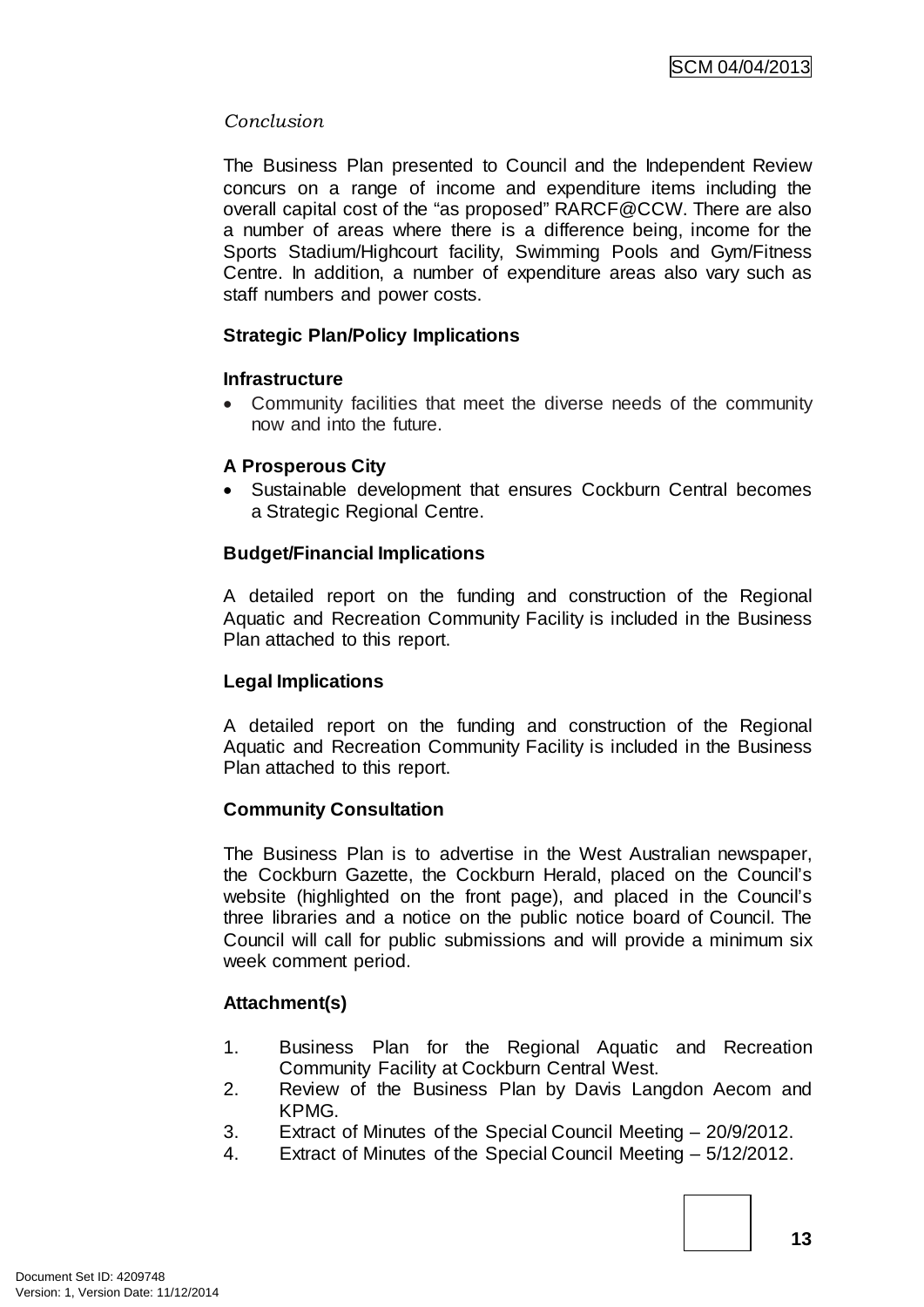# **Advice to Proponent(s)/Submissioners**

N/A

**Implications of Section 3.18(3) Local Government Act, 1995**

Nil.

DEPUTY MAYOR KEVIN ALLEN AND CLR LEE-ANNE SMITH RETURNED TO THE MEETING, THE TIME BEING 6.22PM. THE PRESIDING MEMBER ADVISED DEPUTY MAYOR ALLEN AND CLR SMITH OF THE DECISION OF COUNCIL IN THEIR ABSENCE.

# **10. (MINUTE NO 5011) (SCM 4/4/2013) - RESOLUTION OF COMPLIANCE (SECTION 3.18(3), LOCAL GOVERNMENT ACT 1995)**

|  |  | <b>RECOMMENDATION</b> |  |
|--|--|-----------------------|--|
|  |  |                       |  |

That Council is satisfied that resolutions carried at this Meeting and applicable to items concerning Council provided services and facilities, are:-

- (1) integrated and co-ordinated, so far as practicable, with any provided by the Commonwealth, the State or any public body;
- (2) not duplicated, to an extent Council considers inappropriate, services or facilities as provided by the Commonwealth, the State or any other body or person, whether public or private; and
- (3) managed efficiently and effectively.

# **COUNCIL DECISION**

MOVED Clr C Reeve-Fowkes SECONDED Clr S Pratt that the recommendation be adopted.

**CARRIED 9/0**

# **11 (SCM 4/4/2013) - CLOSURE OF MEETING**

MEETING CLOSED AT 6.23PM